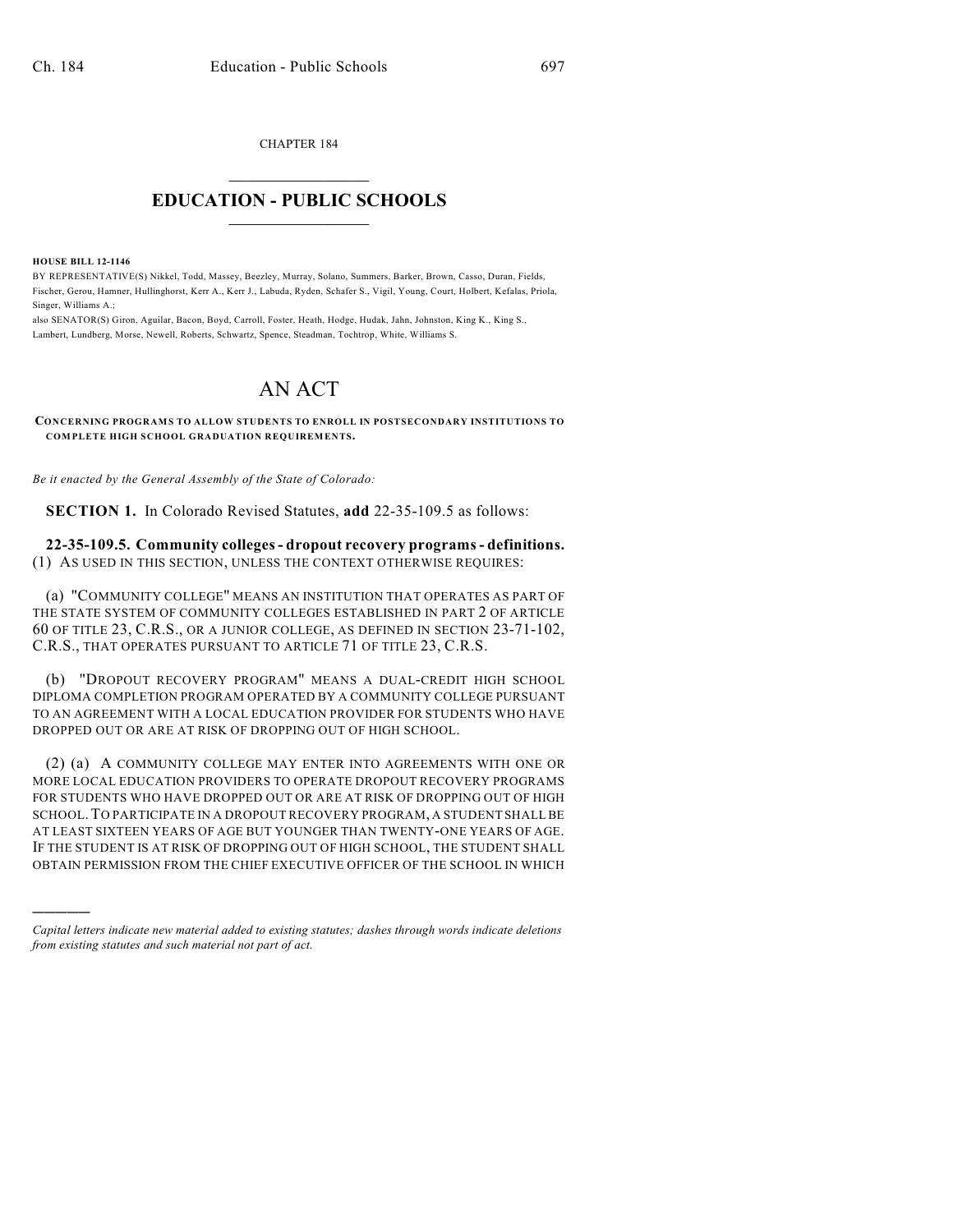THE STUDENT IS ENROLLED BEFORE THE STUDENT MAY PARTICIPATE IN THE DROPOUT RECOVERY PROGRAM. A STUDENT WHO ENROLLS IN A DROPOUT RECOVERY PROGRAM IS INCLUDED IN THE PUPIL ENROLLMENT OF THE LOCAL EDUCATION PROVIDER THAT IS A PARTNER IN THE PROGRAM, BUT DOES NOT ATTEND CLASSES AT A SCHOOL OPERATED BY THE LOCAL EDUCATION PROVIDER. THE STUDENT ATTENDS CLASSES EITHER IN PERSON OR VIRTUALLY ONLY AT THE COMMUNITY COLLEGE AT WHICH THE STUDENT ENROLLS PURSUANT TO THE DROPOUT RECOVERY PROGRAM. A STUDENT MAY PARTICIPATE IN A DROPOUT RECOVERY PROGRAM UNTIL HE OR SHE COMPLETES THE HIGH SCHOOL GRADUATION REQUIREMENTS OR REACHES TWENTY-ONE YEARS OF AGE, WHICHEVER COMES FIRST.

(b) NOTWITHSTANDING ANY PROVISION OF THIS ARTICLE OR OF ARTICLE 54 OF THIS TITLE OR ANY RULES ADOPTED FOR THE IMPLEMENTATION OF SAID ARTICLE TO THE CONTRARY:

(I) A STUDENT ENROLLED IN A DROPOUT RECOVERY PROGRAM PURSUANT TO THIS SECTION MAY ENROLL IN BASIC SKILLS COURSES, AS NECESSARY, REGARDLESS OF THE STUDENT'S HIGH SCHOOL GRADE LEVEL;

(II) A STUDENT ENROLLED IN A DROPOUT RECOVERY PROGRAM PURSUANT TO THIS SECTION IS NOT RESTRICTED IN THE NUMBER OF CREDIT HOURS PER SEMESTER OR IN THE OVERALL NUMBER OF CREDIT HOURS FOR WHICH THE STUDENT MAY ENROLL THROUGH THE DROPOUT RECOVERY PROGRAM, UNLESS LIMITED BY THE ENROLLING INSTITUTION;

(III) AFTER A STUDENT ENROLLS IN A DROPOUT RECOVERY PROGRAM, THE LOCAL EDUCATION PROVIDER THAT IS A PARTNER IN THE PROGRAM MAY INCLUDE THE STUDENT IN ITS PUPIL ENROLLMENT AS A FULL-TIME STUDENT, REGARDLESS OF WHETHER THE STUDENT IS ACTUALLY IN CLASS FOR THE MINIMUM NUMBER OF REQUIRED HOURS FOR FULL-TIME ENROLLMENT, SO LONG AS THE STUDENT ENROLLS IN AT LEAST SEVEN CREDIT HOURS PER SEMESTER; AND

(IV) A STUDENT ENROLLED IN A DROPOUT RECOVERY PROGRAM PURSUANT TO THIS SECTION MAY ENROLL IN COURSES AT THE COMMUNITY COLLEGE THAT QUALIFY FOR CREDIT TOWARD COMPLETION OF THE LOCAL EDUCATION PROVIDER'S REQUIREMENTS FOR HIGH SCHOOL GRADUATION, EVEN IF THE COURSES DO NOT QUALIFY FOR BASIC SKILLS CREDIT OR ACADEMIC CREDIT APPLICABLE TOWARD EARNING A DEGREE OR CERTIFICATE AT THE COMMUNITY COLLEGE.

(3) THE AGREEMENT BETWEEN A COMMUNITY COLLEGE AND A LOCAL EDUCATION PROVIDER TO OPERATE A DROPOUT RECOVERY PROGRAM PURSUANT TO THIS SECTION SHALL SPECIFY, AT A MINIMUM, THAT:

(a) ALL OF THE COURSES THE STUDENT IS ALLOWED TO TAKE THROUGH THE DROPOUT RECOVERY PROGRAM QUALIFY FOR CREDIT TOWARD COMPLETION OF THE LOCAL EDUCATION PROVIDER'S REQUIREMENTS FOR HIGH SCHOOL GRADUATION;

(b) THE LOCAL EDUCATION PROVIDER SHALL PROVIDE TO THE COMMUNITY COLLEGE THE UNIQUELY IDENTIFYING STUDENT NUMBER FOR EACH STUDENT ENROLLED IN THE DROPOUT RECOVERY PROGRAM;